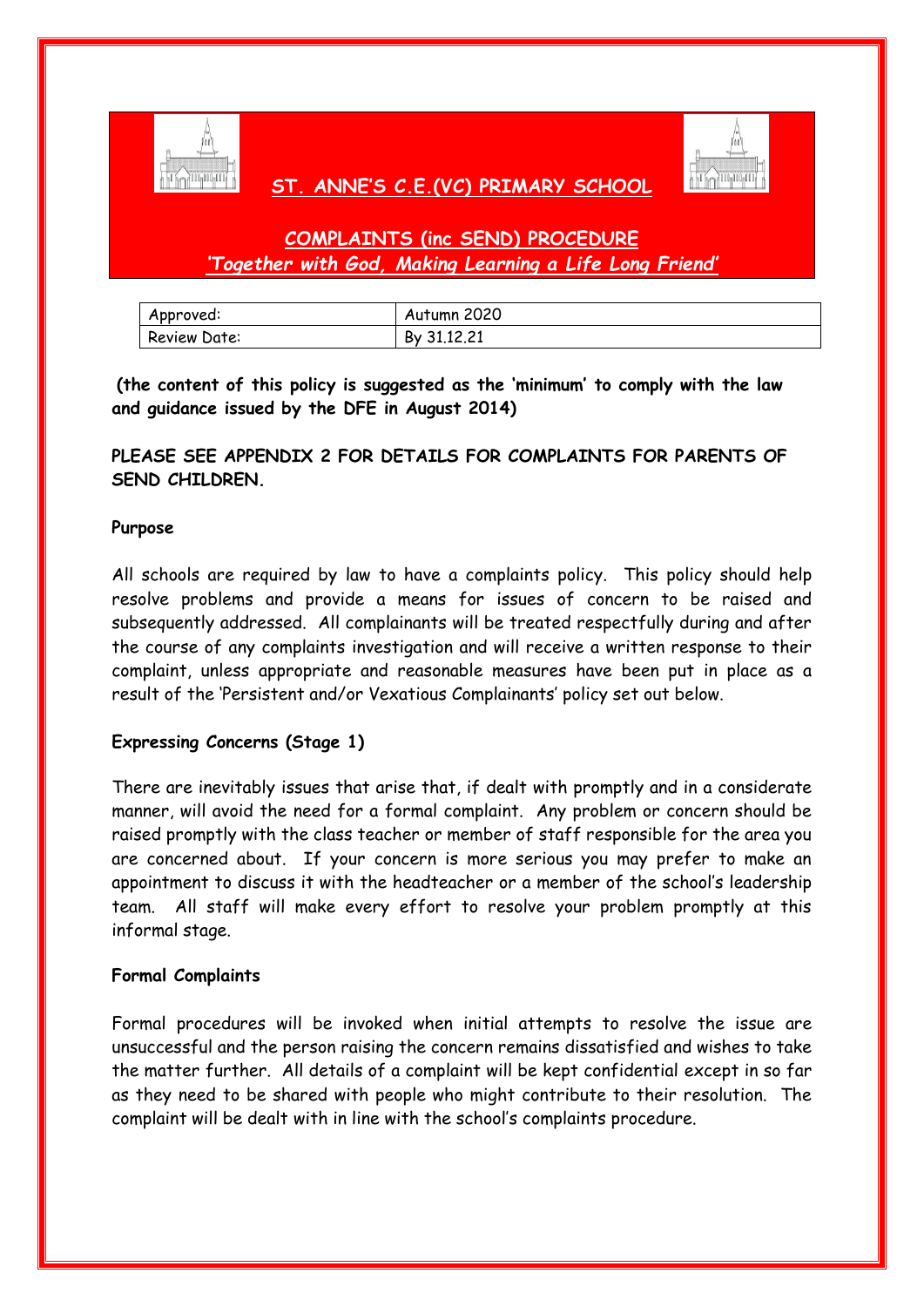In most cases it will be your choice as to whether to mount a formal complaint, but the School reserves the right to utilise the formal complaint procedures where the School feels that 'informal' methods of resolving concerns have been exhausted but a complainant clearly remains dissatisfied.

It should be noted that some outcomes of a complaint may lead to action being initiated under other formal procedures, such as safeguarding or disciplinary matters. Where this is the case you will be advised and informed of the procedures that are to be followed. It should be noted, however, that the school will not necessarily be able to provide you with the details of the outcome of those procedures for data protection reasons or otherwise, depending on the circumstances.

If a formal complaint is made to the School you will be provided with a copy of this complaints policy. It is not a requirement that a formal complaint is made in writing, but the school will need to be clear what the complaint is about, and may therefore request clarification from you before investigating the complaint.

Please be aware that the School reserves the right not to review a complaint made by a complainant that has not been brought to the attention of the school within 8 weeks of the alleged incident occurring. However, the School will consider any complaint outside of that timescale in certain circumstances.

#### **Stage 2 (Head Teacher or Chair of Governors)**

It may be that the head teacher has not been aware of the concern raised prior to this point. At this stage the headteacher will seek to investigate your concerns, as well as attempting to resolve the matter to the satisfaction of all concerned. This may involve having a discussion/meeting with you.

If the complaint is about the head teacher it will be considered by the Chair of Governors ("the Chair") at this stage. The Chair will seek to resolve the matter through discussion with the head teacher and you. In doing so and, if considered appropriate, the Chair may wish to meet with you in person.

The School will endeavour to respond, in writing to a Stage 2 complaint within 14 days after receiving the complaint.

Where concerns cannot be resolved by the headteacher (or the Chair if applicable) then you will be advised that details of your continuing concerns will be accepted either in writing or verbally and then referred to the Governing Body's Complaints Committee (**Stage 3**). The attached form **Appendix 1** may be used for this purpose if you wish,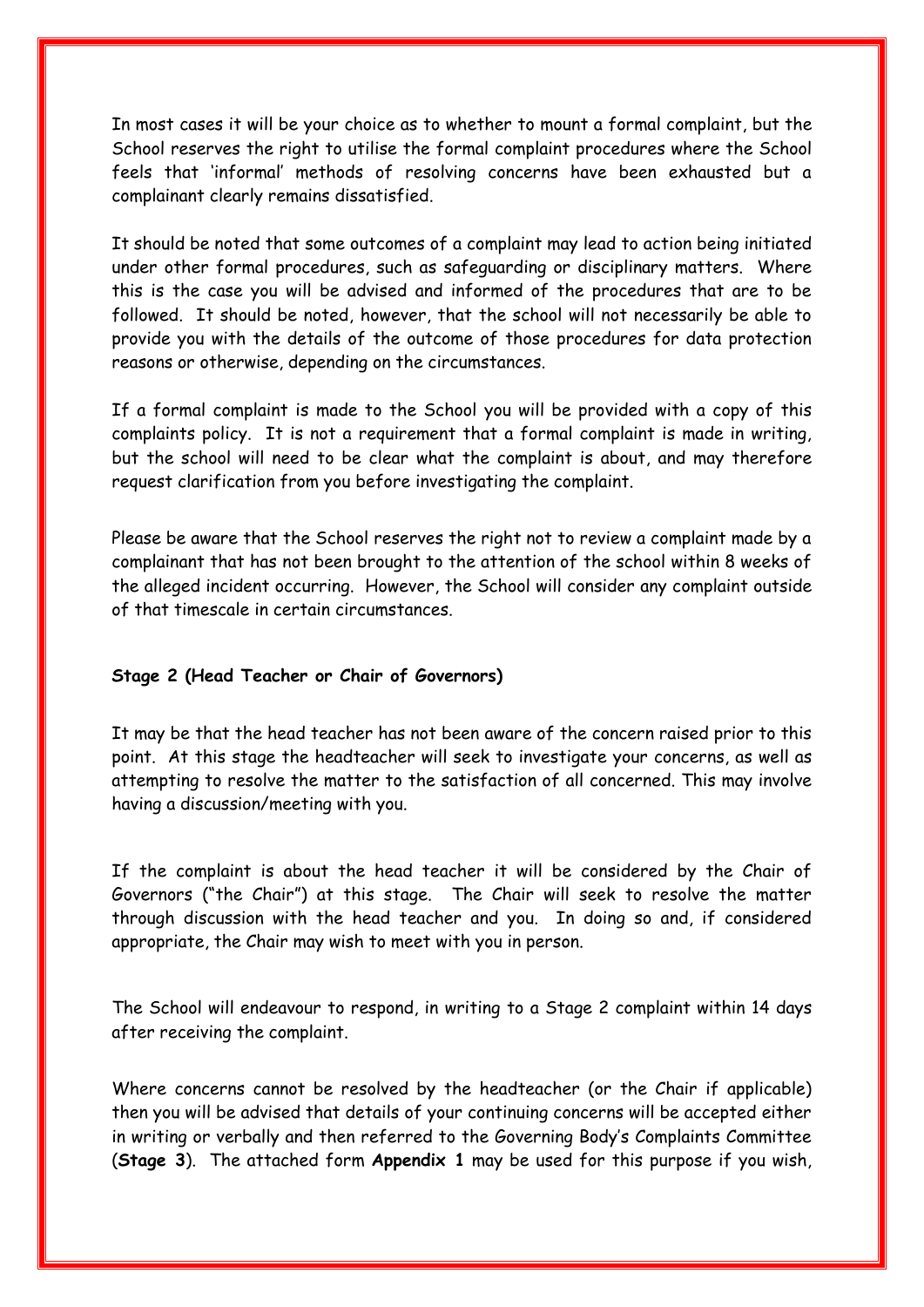and it would also be useful if you were able to state what actions you feel might resolve the problem.

### **Stage 3 (Governing Body Complaints Committee)**

If a complaint has been referred to a governing body complaints committee ("the Panel") then the Panel will arrange to meet to consider the complaint. The Panel will endeavour to provide you with a written response within 10 days after the meeting.

Membership of the Panel will do their best to ensure that there is a cross-section of the different categories of governor to ensure impartiality. The head teacher and chair of governors will not be members of this panel, which will elect its own chair, although one or both may be present at the meeting held to consider the complaint.

You will be given the opportunity to attend the complaints meeting to make representations in person, and you will have the right to bring a friend/family member or other supporter. The Panel will therefore meet at a time and a venue convenient to all parties. If you decide not to attend the complaints meeting, it may be held in your absence.

The Panel may request the services of a Clerk.

## **Governing Body Complaints Committee (the Panel) – Procedure**

The Panel will want to ensure that the nature of the complaint is understood and, where possible, will seek to establish from you what actions you feel might resolve the problem. In helping to reach a conclusion, the Panel will seek to identify possible sources of information and advice to help collate the necessary evidence.

As indicated above, you will be given the opportunity to attend the complaints meeting and will have the right to bring a friend/family member or other supporter. In normal circumstances the head teacher and/or chair of governors may also attend the meeting, but will not take any part in the decision-making process. A typical complaints meeting may adopt the following structure:

- The meeting will be as informal as possible.
- Witnesses may be required to attend but only for the part of the meeting in which they give their evidence.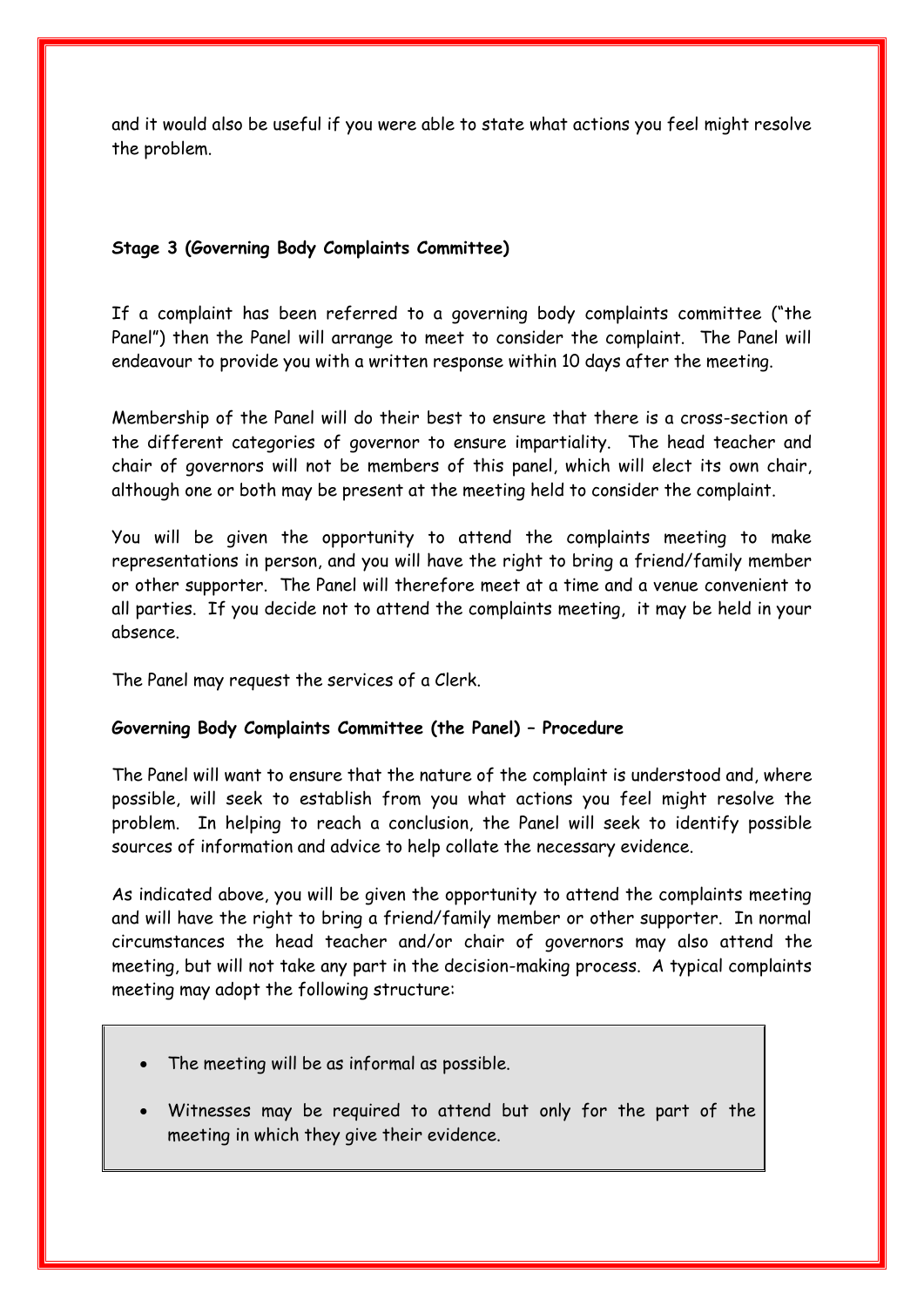- After introductions, you will be invited to explain your complaint, and you will be followed by your witnesses (if any).
- The head teacher / chair of governors may ask questions of both you and your witnesses after each has spoken.
- The head teacher / chair of governors will then be invited to explain the school's actions and will be followed by the school's witnesses.
- You may ask questions of both the head teacher / chair of governors and the witnesses after each has spoken.
- The Panel may ask questions at any point.
- You will then be invited to sum up your complaint.
- The head teacher / chair of governors will be invited to sum up the school's actions and response to the complaint.
- The panel chair will explain that both parties will hear from the Panel in writing within a set time scale.
- Both parties leave together while the panel remains to decide on the issues and reach a conclusion.

The above procedures for the complaints meeting may vary with the approval of all parties, for example you may wish to meet the Panel without the head teacher being present. Where this is the case you should be aware that it will still be necessary for the Panel to meet with the headteacher as part of the process.

## **Outcomes of Investigations**

Whether the complaint has been investigated by the head teacher, chair of governors or a complaints committee, a written response will be sent to you outlining the outcome of the investigation, detailing how the conclusion has been reached, and enclose a copy of the minutes. The letter will also tell you where to next take the complaint, if you are not satisfied with the response provided.

The Complaints Committee may reach the following conclusions:

- dismiss the complaint in whole or in part;
- uphold the complaint in whole or in part;
- decide on the appropriate action to be taken to resolve the complaint;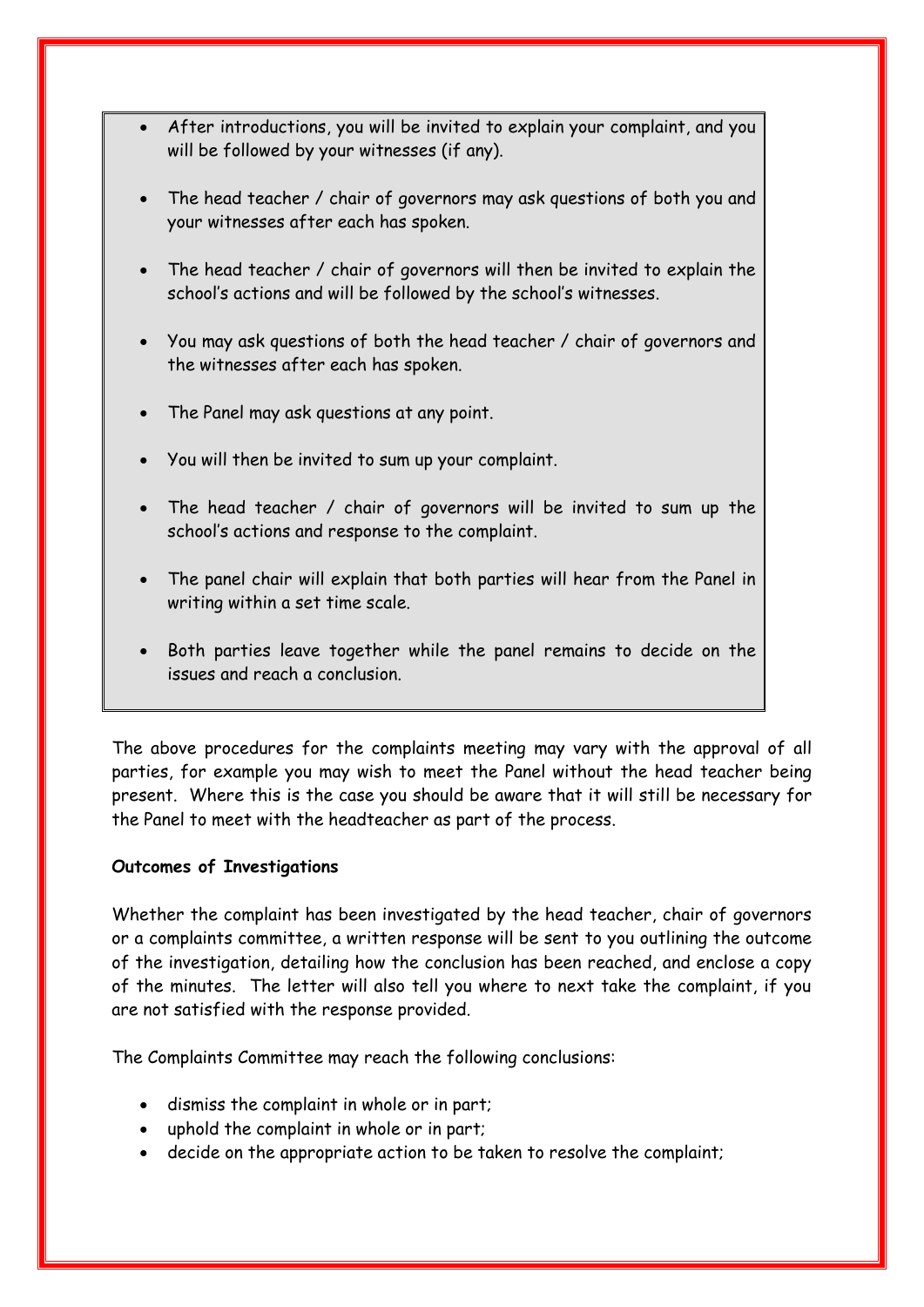recommend changes to the school's systems or procedures to ensure that problems of a similar nature do not recur

The aim of the investigation or review will always be to resolve the complaint and achieve reconciliation between you and the school. Nevertheless, it is acknowledged that sometimes you may not be satisfied with the outcome if matters are not found in your favour.

#### **Persistent or Vexatious Complaints**

You may remain dissatisfied despite all the procedures having been followed and reasonable responses being provided. It may be the case that it is not possible to resolve all your concerns and meet all your wishes. Sometimes it is preferable to 'agree to disagree' and move on.

If you do continue to make representations to the school on the same issues, the Governing Body reserves the right to inform you, in writing, that the appropriate procedures have all been followed, that all reasonable actions have been taken to try to resolve the issue and that the matter is now closed. Should you then write to the School again on the same issue (s), there is no obligation on the School to respond to you in that case.

Correspondence received from any complainant subsequent to closure will be kept on file, until the child is 25 as in line with our records retention policy, as will notes of telephone calls and any further personal calls referring to the matter.

#### **The Role of Staffordshire County Council (Local Authority)**

The Local Authority does **not** have a statutory duty to consider school complaints and you do **not** have a right of appeal to the Local Authority should you disagree with a decision of the governing body. You may, however, raise the matter with the Local Authority if you consider the complaint wasn't investigated properly or fairly. So long as the governing body followed a proper procedure and considered the complaint in a reasonable manner, then the Local Authority will simply inform you of that fact. It cannot reverse a decision of the governing body.

If you wish to raise the matter with Staffordshire County Council please write to:

Commissioner for Learning and Skills Wedgwood Building Tipping Street Stafford ST16 2DH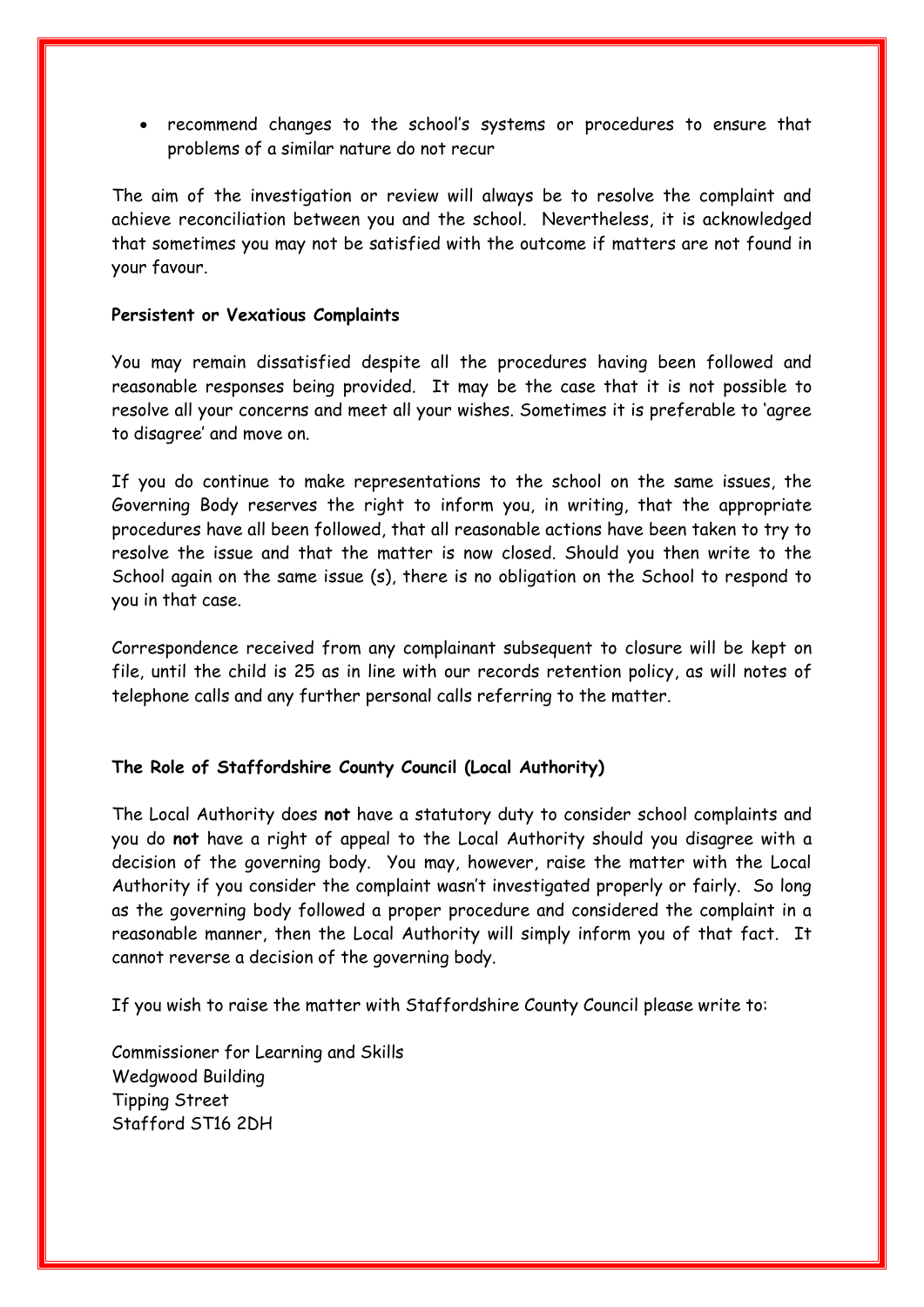In your letter please explain:

- what your complaint to the governing body was;
- what response they have made to it;
- why you think that the governing body has not followed a proper procedure in considering your complaint, and/or
- why you think that their consideration of it was unreasonable.

You will receive a written response to inform you of any further enquiries made into your complaint.

### **The Role of the Secretary of State for Education (the Department for Education)**

If you still remain dissatisfied and feel that the School has not followed the appropriate procedure, any relevant policies, or has failed to discharge a statutory duty, you may wish to refer your complaint to the **School's Complaints Unit (SCU)** within the Department for Education at the address below:-.

The Schools Complaints Unit Department for Education 2<sup>nd</sup> Floor Piccadilly Gate Manchester M1 2WD

Please note that the SCU will not re-investigate the substance of the complaint as this remains the responsibility of the School, but if legislative or policy breaches are found, SCU will report them to the School and, if necessary require the School to take remedial action.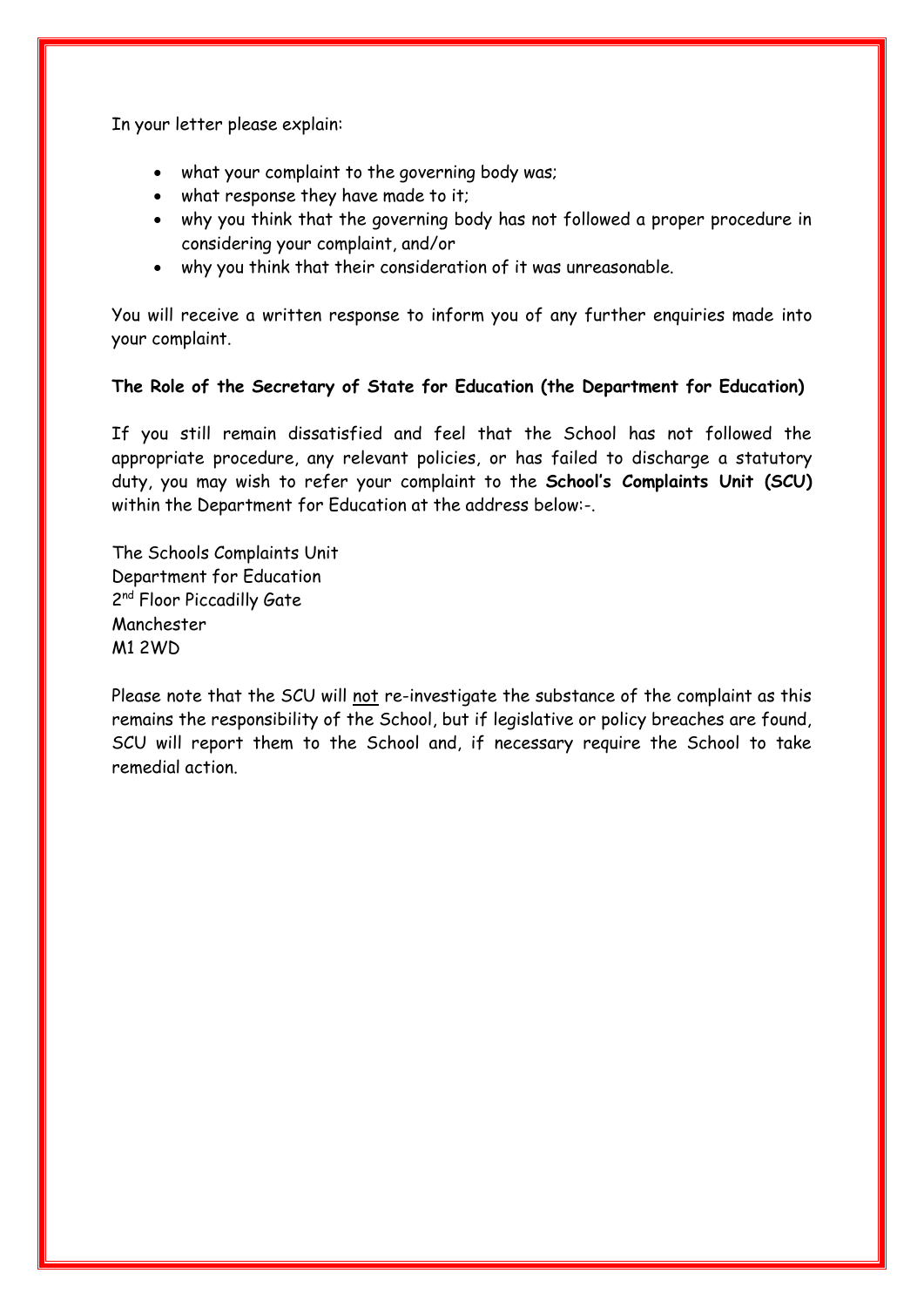## **Appendix 1 St Anne's C.E. Primary School Complaints and Compliments**

Please complete this form and return it to the school who will then forward it to the Chair of the Governing Body. Please continue on a separate sheet if necessary.

1. Name: \_\_\_\_\_\_\_\_\_\_\_\_\_\_\_\_\_\_\_\_\_\_\_\_\_\_\_\_\_\_\_\_\_\_\_\_\_\_\_\_\_\_\_\_\_\_\_\_\_\_\_\_\_\_\_\_\_

\_\_\_\_\_\_\_\_\_\_\_\_\_\_\_\_\_\_\_\_\_\_\_\_\_\_\_\_\_\_\_\_\_\_\_\_\_\_\_\_\_\_\_\_\_\_\_\_\_\_\_ \_\_\_\_\_\_\_\_\_\_\_\_\_\_\_\_\_\_\_\_\_\_\_\_\_\_\_\_\_\_\_\_\_\_\_\_\_\_\_\_\_\_\_\_\_\_\_\_\_\_\_

2. Address:

3. Telephone Number: Home: \_\_\_\_\_\_\_\_\_\_\_\_\_\_\_\_\_\_\_\_\_\_ Work: \_\_\_\_\_\_\_\_\_\_\_\_\_\_\_\_\_\_\_\_\_\_\_\_

4. Name of Child:

5. Details of the Complaint/Compliment (please include the date or period of time to which your complaint relates and confirm whether you have already expressed your concerns informally, and to whom and when).

\_\_\_\_\_\_\_\_\_\_\_\_\_\_\_\_\_\_\_\_\_\_\_\_\_\_\_\_\_\_\_\_\_\_\_\_\_\_\_\_\_\_\_\_\_\_\_\_\_\_\_ \_\_\_\_\_\_\_\_\_\_\_\_\_\_\_\_\_\_\_\_\_\_\_\_\_\_\_\_\_\_\_\_\_\_\_\_\_\_\_\_\_\_\_\_\_\_\_\_\_\_\_ \_\_\_\_\_\_\_\_\_\_\_\_\_\_\_\_\_\_\_\_\_\_\_\_\_\_\_\_\_\_\_\_\_\_\_\_\_\_\_\_\_\_\_\_\_\_\_\_\_\_\_ \_\_\_\_\_\_\_\_\_\_\_\_\_\_\_\_\_\_\_\_\_\_\_\_\_\_\_\_\_\_\_\_\_\_\_\_\_\_\_\_\_\_\_\_\_\_\_\_\_\_\_ \_\_\_\_\_\_\_\_\_\_\_\_\_\_\_\_\_\_\_\_\_\_\_\_\_\_\_\_\_\_\_\_\_\_\_\_\_\_\_\_\_\_\_\_\_\_\_\_\_\_\_ \_\_\_\_\_\_\_\_\_\_\_\_\_\_\_\_\_\_\_\_\_\_\_\_\_\_\_\_\_\_\_\_\_\_\_\_\_\_\_\_\_\_\_\_\_\_\_\_\_\_\_ \_\_\_\_\_\_\_\_\_\_\_\_\_\_\_\_\_\_\_\_\_\_\_\_\_\_\_\_\_\_\_\_\_\_\_\_\_\_\_\_\_\_\_\_\_\_\_\_\_\_\_ \_\_\_\_\_\_\_\_\_\_\_\_\_\_\_\_\_\_\_\_\_\_\_\_\_\_\_\_\_\_\_\_\_\_\_\_\_\_\_\_\_\_\_\_\_\_\_\_\_\_\_

6.

Do you have a suggestion for change?

(Please attach copies of any more information you have to back up your complaint such as letters or report).

\_\_\_\_\_\_\_\_\_\_\_\_\_\_\_\_\_\_\_\_\_\_\_\_\_\_\_\_\_\_\_\_\_\_\_\_\_\_\_\_\_\_\_\_\_\_\_\_\_\_\_ \_\_\_\_\_\_\_\_\_\_\_\_\_\_\_\_\_\_\_\_\_\_\_\_\_\_\_\_\_\_\_\_\_\_\_\_\_\_\_\_\_\_\_\_\_\_\_\_\_\_\_ \_\_\_\_\_\_\_\_\_\_\_\_\_\_\_\_\_\_\_\_\_\_\_\_\_\_\_\_\_\_\_\_\_\_\_\_\_\_\_\_\_\_\_\_\_\_\_\_\_\_\_ \_\_\_\_\_\_\_\_\_\_\_\_\_\_\_\_\_\_\_\_\_\_\_\_\_\_\_\_\_\_\_\_\_\_\_\_\_\_\_\_\_\_\_\_\_\_\_\_\_\_\_

Signed:\_\_\_\_\_\_\_\_\_\_\_\_\_\_\_\_\_\_\_\_\_\_\_\_\_\_\_\_\_ Date:\_\_\_\_\_\_\_\_\_\_\_\_\_\_\_\_\_\_\_\_\_\_\_\_\_\_